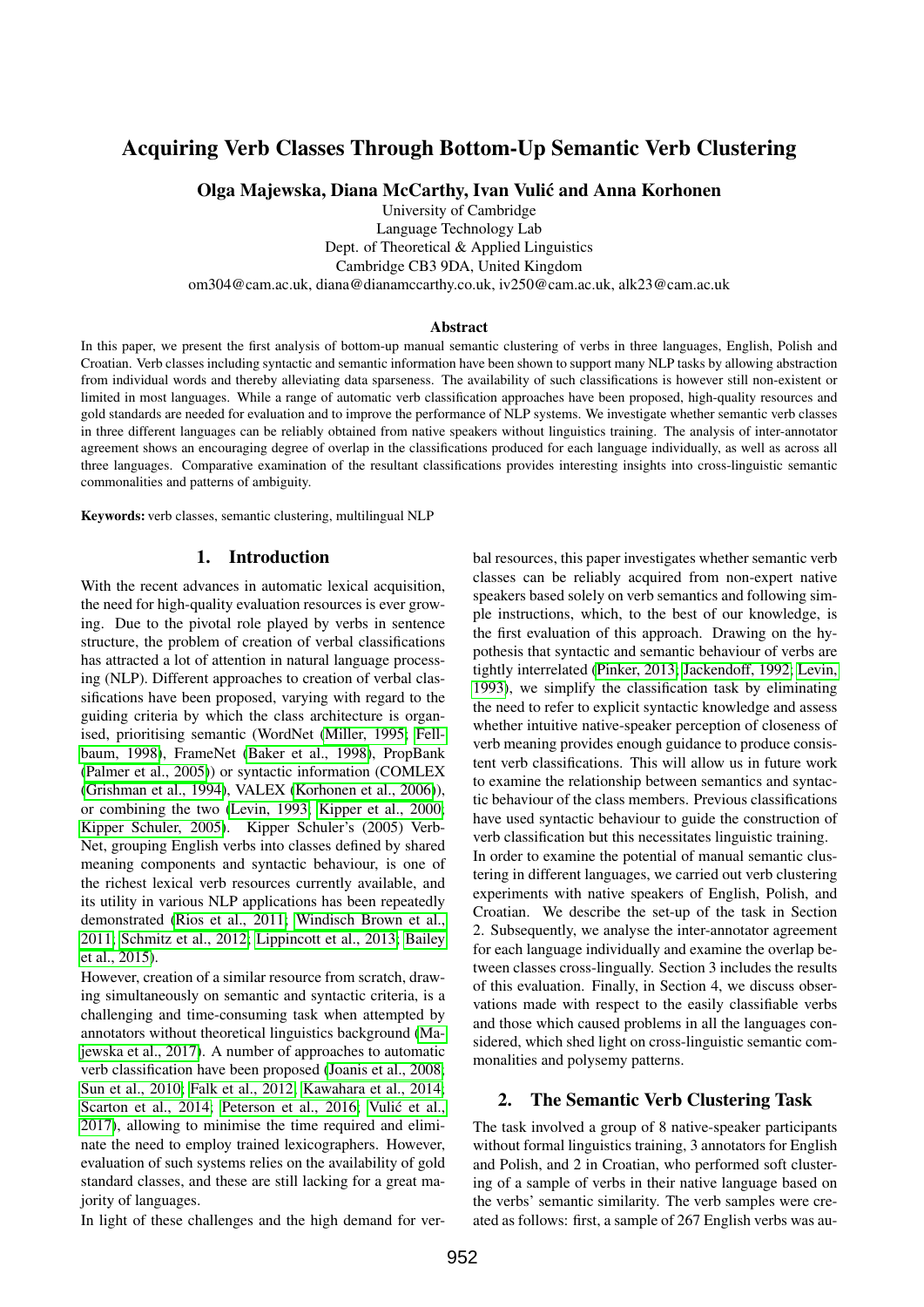|                    | <b>English</b> |     |     |      | <b>Polish</b> |                |     |      | Croatian |                |      |
|--------------------|----------------|-----|-----|------|---------------|----------------|-----|------|----------|----------------|------|
|                    | A1             | А2  | A3  | Ave  | A1            | A <sub>2</sub> | A3  | Ave  | Αl       | A <sub>2</sub> | Ave  |
| Number of classes  | -61            | 77  | 58  | 65.3 | 47            | 46             | 35  | 42.7 | 88       | 76             | 82.0 |
| Average class size | 4.4            | 3.5 | 4.6 | 4.1  | 5.7           | 5.8            | 7.6 | 6.3  | 3.0      | 3.5            | 3.3  |
| Time spent [hours] |                |     |     | 2.0  |               |                |     | 3.0  |          |                | 2.5  |

Table 1: Results and statistics of semantic clustering of 267 verbs for English, Polish, and Croatian, for each annotator (A1-A3) and the average scores for each language (Ave)

tomatically extracted from the pool of SimVerb-3500 [\(Gerz](#page-5-20) [et al., 2016\)](#page-5-20) verb types. The verbs were sampled so as to ensure that the top 34 VerbNet classes (according to the number of verbs in the class) from SimVerb-3500 are represented by at least 5 member verbs each, to guarantee 'clusterability' of the verbs presented to the annotators. Next, the English sample was translated by native-speaker translators into Polish and Croatian, and the three samples were manually inspected.

Before the start of the task, the annotators were provided with instructions (Appendix) and a list of 267 verbs in a text file, presented in random order, one word in each line. Since the goal was to keep the task as simple as possible for participants without linguistics training, the annotation guidelines were intentionally minimal: they instructed the annotators to put verbs together using a spreadsheet program (e.g. Microsoft Excel) so as to form groups containing verbs that are used to express similar or related meanings. The groups could vary in size, but annotators were asked to aim for at least 3-5 members. A verb could be put in more than one class (e.g. when it had several different meanings), and any verb which did not seem to fit with any group could be placed in a 'Miscellaneous' class. Annotators were encouraged to make a note of any relationship links between groups where they felt the meanings of member verbs were in some way related, e.g. a bidirectional link between similar groups, or a unidirectional link between a broader class and its subclass(es).

### 3. Results and Inter-Annotator Agreement

The results and statistics of the semantic clustering task for each annotator individually and across annotators, in each of the three languages considered, are reported in Table 1. On average, it took 2.5 hours to complete the task across all annotators, ranging from 1 to 3 hours. The average number of classes obtained was 65.3 for English, 42.7 for Polish, and 82 for Croatian, with class size ranging from the average of 3.3 member verbs in Croatian to 6.3 members in Polish.

## 3.1. Percentage IAA

In order to measure the overlap between classifications produced by annotators for each language individually and across languages, we calculate percentage inter-annotator agreement (% IAA) for all pairings of verbs. First, we extract all the pairs of verbs on which there is perfect agreement (i.e. all annotators either grouped them together or not), for each of the languages independently, and compute the ratio of observed agreement pairs to all the possible

|          |       |             | English Polish Croatian | All   |
|----------|-------|-------------|-------------------------|-------|
| $\%$ JAA | 88.5% | 92.5% 97.8% |                         | 79.9% |

Table 2: The percentage inter-annotator agreement calculated for all possible pairings of verbs, for each language individually and across the three languages

pairings of verbs. Subsequently, we repeat the same procedure for all the English, Polish and Croatian annotators together.

The computations yield a high inter-annotator agreement score for each of the languages, with 88.5% observed for English, 92.5% in Polish, and 97.8% in Croatian (Table 2). The percent inter-annotator agreement calculated across all three languages is 79.9%. It must be noted that the very high agreement score obtained for Croatian, compared to the other two languages, is likely to be due to the smaller average class size. Since many Croatian classes included as few as 3 member verbs, there was a large number of pairs of verbs which were not classified together. Whenever the annotators agreed on not putting two verbs together, that pair constituted an 'agreement' pair for the purposes of interannotator agreement calculation. The smaller classes gave rise to the somewhat inflated % IAA score for Croatian because of the larger number of true negatives (verbs that are correctly found not to go in the same class). Its inclusion of true negatives gives % IAA rather high scores generally. In order to address this issue, in the following section (3.2) we calculate inter-annotator agreement using a different evaluation metric, Fuzzy B-Cubed for overlapping clusters (Amigó et al., 2009; [Jurgens and Klapaftis, 2013\)](#page-5-22)<sup>[1](#page-1-0)</sup>, which avoids the problem of inflation due to scoring true negatives.

## 3.2. B-Cubed for Overlapping Clusters

In our verb-clustering task, the total number of classes was left unspecified and the annotators were free to put a single verb in as many different classes as they felt was appropriate, whenever they recognised it had more than one distinct sense. In order to adequately evaluate the results, the evaluation measure applied to our data had to be able to accommodate these characteristics of the task. We chose the B-Cubed metric [\(Bagga and Baldwin, 1998\)](#page-5-23) extended by Amigó et al. (2009) to compare overlapping clusters, and

<span id="page-1-0"></span><sup>&</sup>lt;sup>1</sup>We used the Fuzzy B-Cubed implementation of [Jurgens and](#page-5-22) [Klapaftis \(2013\)](#page-5-22) but did not associate the clusters with weights, and therefore the metric is equivalent to that of Amigó et al. [\(2009\)](#page-5-21).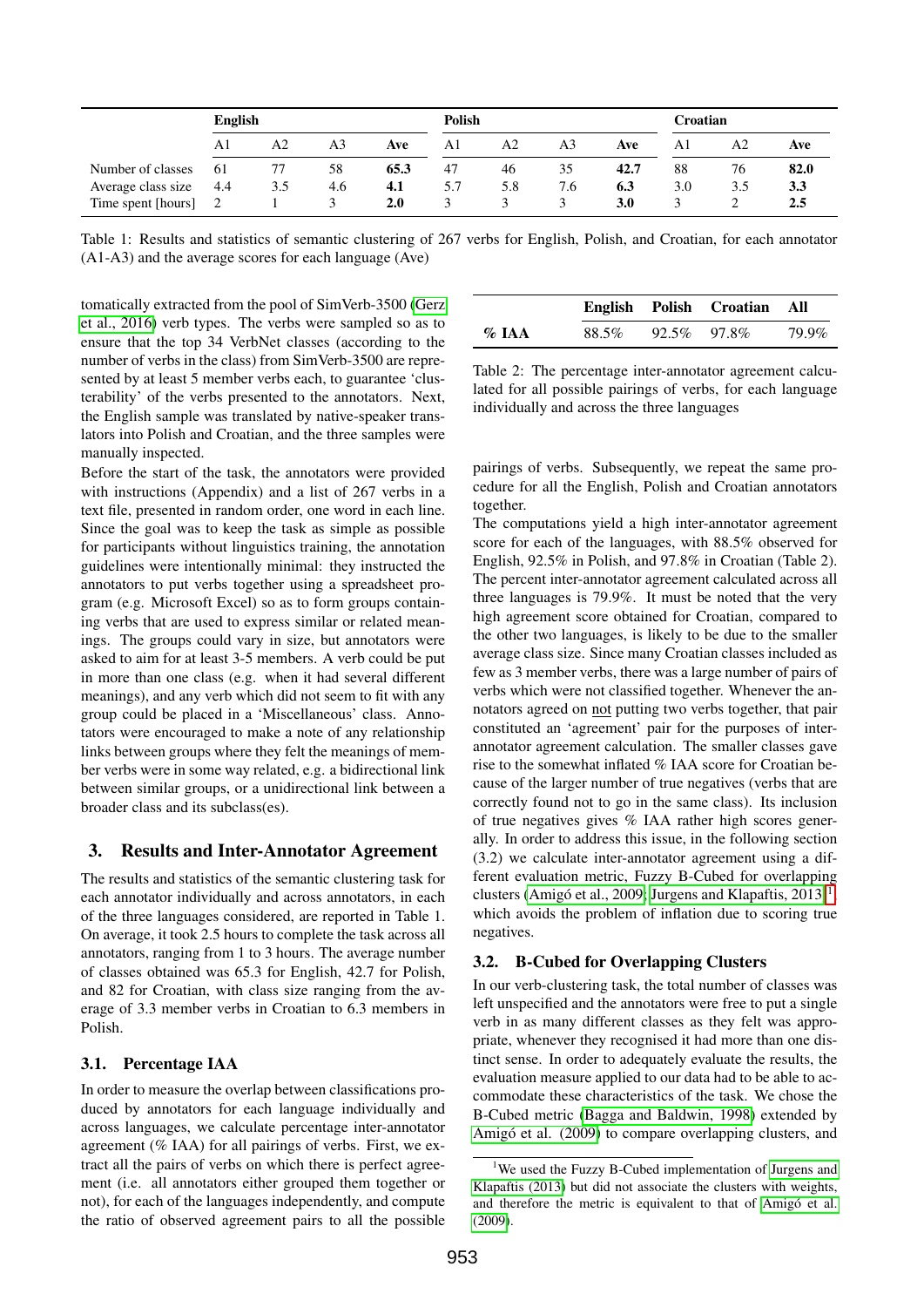|                                 | <b>Average B-Cubed</b> |
|---------------------------------|------------------------|
| <b>English</b>                  | 0.262                  |
| <b>Polish</b>                   | 0.338                  |
| Croatian                        | 0.172                  |
| All                             | 0.205                  |
| 1c1inst                         | 0.0                    |
| <b>All-instances, One class</b> | 0.069                  |

Table 3: The average B-Cubed F-score (i.e. harmonic mean of B-Cubed precision and recall) calculated for all possible pairings of annotators, for each language individually and across the three languages, and for two SemEval baselines: 1c1inst and All-instances, One class

by [Jurgens and Klapaftis \(2013\)](#page-5-22) to fuzzy clusters, used to evaluate the performance of Word Sense Induction systems in SemEval tasks [\(Jurgens and Klapaftis, 2013\)](#page-5-22).

The B-Cubed metrics (B-Cubed precision and recall) compare two clusterings (say, X and Y) at the item level: for an item *i*, precision measures how many items sharing a cluster with *i* in clustering X are placed in its cluster in clustering Y; whereas B-Cubed recall measures how many items sharing a cluster with *i* in Y are also placed in its cluster in X, with the final B-Cubed score equivalent to the harmonic mean of the two values.

In our task, rather than comparing each clustering against a gold-standard set of classes, we calculate the B-Cubed score for each pair of clusterings produced by the annotators, for each language individually and across all three languages. We report the results of this evaluation in Table 3. The highest agreement score is observed for Polish, where the average B-Cubed F-score is 0.338. Less overlap was found between the clusterings produced for English (0.262), with the lowest B-Cubed F-score obtained for the Croatian clusterings (0.172). The low score reported for Croatian is especially noteworthy in the light of the inflated percent agreement result reported in section 3.1. With percent agreement computed for every possible pairing of verbs, based on a binary choice between two verbs being either clustered together or kept separate, the two annotators seemed to agree in a vast majority of their clustering decisions. Applying an alternative evaluation metric allows us to identify the bias from scoring true negatives, i.e. all cases in which the annotators agreed that two verbs should not be clustered together. As predicted, this inflation is particularly high in the case of Croatian due to the small average class size compared to the other two languages. Indeed, manual inspection of the classes produced by the Croatian annotators shows that in some cases the minimum class size of 3-5 members recommended by the guidelines was not adhered to.

The average B-Cubed F-score calculated for all possible pairings of annotators across the three languages (using translational equivalents for cross-lingual comparisons) is 0.205. Notably, the average cross-lingual agreement score is higher than the value obtained for Croatian itself, which suggests a promising degree of overlap between English and Polish classes (the average B-Cubed F-score for these two languages is 0.237).

Keeping in mind the differences in the nature of the present task and a Word Sense Induction task (which can be seen as an example of unsupervised clustering, with usages of a word grouped into clusters, each representing uses of the same meaning [\(Jurgens and Klapaftis, 2013\)](#page-5-22)), comparing our results against the scores obtained by the SemEval participating systems may help interpret the reported values. Overall, the top-performing system surpasses our highest result for Polish (scoring 0.483), on the other hand, in the multi-sense setting (i.e. on instances labeled with multiple senses), the best performing system achieves the B-Cubed score of 0.134, a result below the lowest agreement score in our task.

In order to make the comparison more meaningful, we calculate two SemEval baselines for our task: (1) 1c1inst, where each instance is assigned to its own class, and (2) All-instances, One class, which assigns all instances to a single class. The result for the first baseline, 0.0, is the same as in SemEval, and a natural consequence of B-Cubed since there are no pairs within a class. However, while the overall performance of the All-instances, One sense baseline in SemEval surpasses its best participating system (achieving the score of 0.623), the result for this baseline on our verb clustering is much lower (0.069), suggesting the task is significantly more difficult, due to the high number of clusters. And yet, despite the greater difficulty of the task, the agreement between our annotators exceeds the performance of the baselines, which is an encouraging outcome.

As noted earlier, our verb clustering task and the SemEval task are different. The SemEval annotation was performed using predefined senses for graded-tagging (on a Likert scale) and the systems' clusters were compared to clusters induced from these graded sense-annotations. Since the senses for consideration by the annotators were defined in WordNet this is not comparable with our task of clustering verbs. Our task allowed for complete flexibility in the number of classes, which resulted in varying levels of granularity (e.g. Croatian classifications had up to 88 clusters, while the smallest Polish clustering had 35), and a higher number of clusters overall with respect to the SemEval task. The different set-ups of the two tasks entail different levels of difficulty and hence, different agreement scores, and this is reflected in the results obtained for the same baselines discussed above. What is important, our analysis constitutes the first attempt at measuring agreement on clustering of verbs performed by humans.

The encouraging degree of overlap observed between the classifications produced in our manual clustering task, particularly for Polish and English, suggests that there are consistent patterns in how humans group verbs based on their semantic similarity, not only in each language independently, but also across languages from different language families. Collecting more classification data for Croatian, while controlling for class size (as per the minimum class size stated in the guidelines), will allow to verify whether the lower B-Cubed score reported for that language has to do with the peculiarities of the collected data or is indicative of a general greater difficulty in classifying verbs in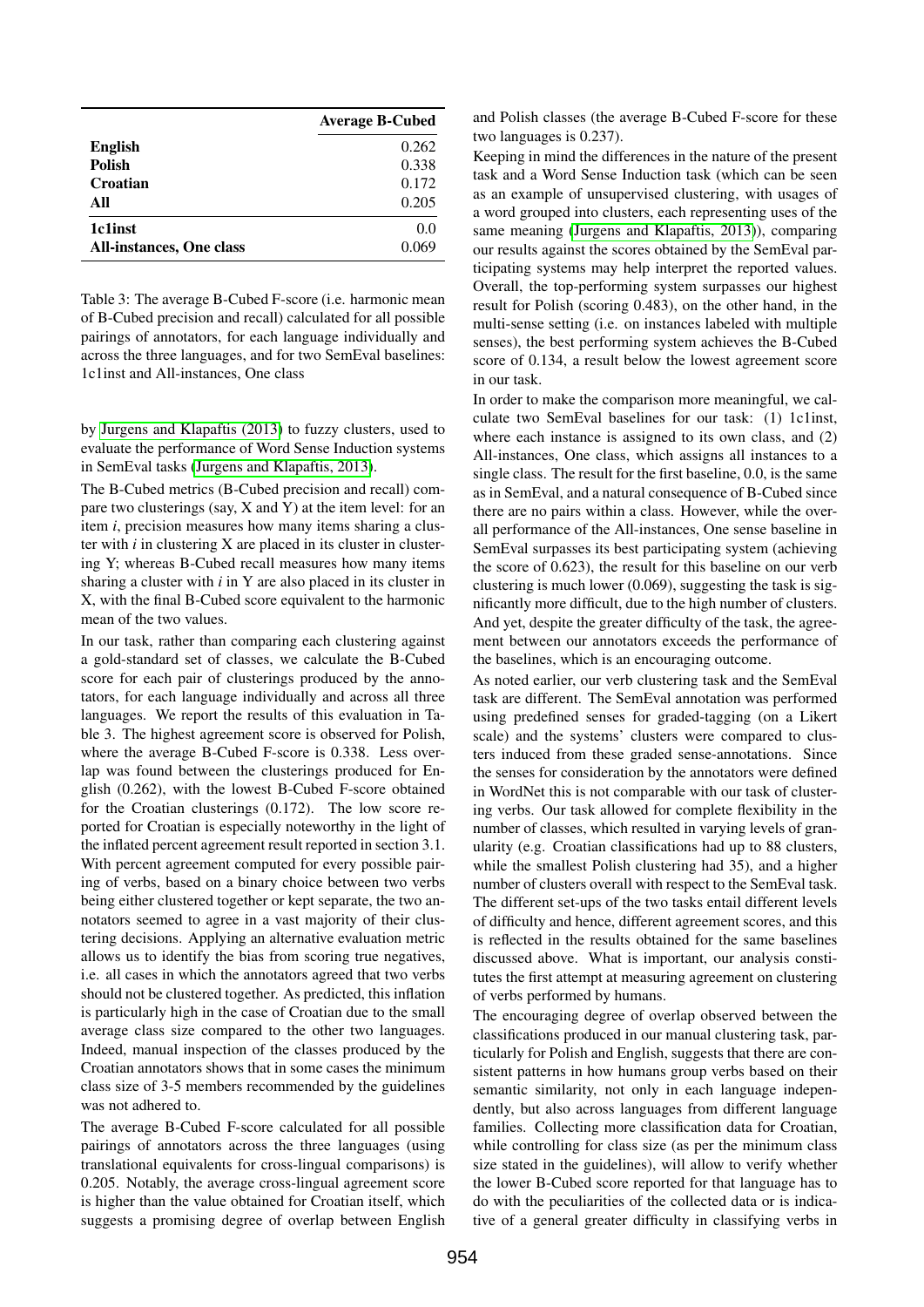Croatian with respect to the other two languages. Extending the experiments to other diverse languages will allow to investigate even further the extent to which those regularities are observed cross-linguistically; however, these are already promising inter-annotator agreement results for a multilingual semantic task.

# 3.3. Cross-Linguistic Areas of Overlap

Manual inspection of the resultant classes from all annotators allows us to observe what class types and semantic domains are shared by the three languages. Five classes emerge which share the core of at least 2 member verbs across annotators in all three languages (with extra members added by some annotators) and can be described with the following labels (denoting 'verbs of '): 'looking', 'cooking', 'existing', 'movement in water', 'emitting sound'. The total of 30 classes can be identified where the core of at least 2 member verbs is shared by at least two languages (by all annotators), and whose members belong to the same semantic domains across languages (but with more variation in specific member verbs recorded by individual annotators). In section 4, we look more closely at semantic patterns observable in all three languages and discuss which aspects of verb meaning make the classification task consistently easier or harder, regardless of the language in question.

# 4. Analysis and Discussion

Despite the encouraging inter-annotator agreement scores, several issues affecting the agreement and overlap between the resultant classifications could be observed. First of all, as the task did not impose a fixed number of classes, the levels of granularity varied between annotators: the difference between the minimum and maximum number of classes equals 12 for Polish and Croatian, and 19 for English. This discrepancy is even more noticeable across languages: while Polish annotators grouped verbs into 35- 47 classes, Croatian classifications comprise between 76- 88 verb classes. As the task consisted in grouping verbs into flat classes, the resultant classifications do not capture hierarchical relationships between verb groups (these could, however, be signalled as 'relationship links', as noted above). Therefore, potential inclusion of one class by another (e.g. in the case of 'movement' verbs, which in Croatian are split into two small classes, depending on the medium (water vs ground), and are grouped together in one broader 'movement' class in Polish (*swim, dive, walk, crawl*)), is interpreted as class disjunction in automatic pairwise evaluation, which results in a lower overlap between the classifications. What is more, in some cases distinct patterns of ambiguity in the languages considered resulted in different clustering decisions: for example, while in English two senses of the verb 'shine' (i.e. emit light and polish (a shoe)) were considered, resulting in pairings 'shine'- 'glow' and 'shine'-'brush', only the former sense is available in Polish and Croatian.

# 4.1. Problematic and Easily Classifiable Verbs

In order to investigate whether some verbs are inherently easier or harder to classify, and examine to what extent this is observed across languages, we extracted all the pairs of verbs on which there is perfect agreement and those on which the annotators disagreed for each language individually, and examined the overlap between these groups of verbs across the three languages. This allowed to identify 72 'problematic' and 24 'easy' verbs, shared by the three languages. Manual inspection of these groups let us make a number of observations regarding the aspects of verb meaning which pose problems or make them easier for humans to classify, regardless of the language considered.

# 4.1.1. 'Problematic' Verbs

Most of the verbs which ended up in the 'problematic' group share the characteristic of having a broad, vague or abstract meaning, sometimes with several related senses which allow them to appear in a number of slightly different contexts. For example, annotators in all three languages disagreed on how to classify verbs such as *affect, treat, engage* or *spare*. What is more, some display a degree of semantic vacuity, that is, have little semantic content of their own and tend to express a more precise meaning when combined with some other word (e.g. a noun), with which they form a predicate, such as *make* or *have*, examples of the so-called 'light verbs' [\(Jespersen, 2013\)](#page-5-24). Inspection of the VerbNet classes from which the 'problematic' verbs were sampled revealed that the 'Change of State' class (45) is particularly often represented. Although verbs such as *slip, vary* and *tumble* belong to the same VerbNet subclass (45.6- 1, 'calibratable change of state'), their meanings are not intuitively similar. Moreover, each has several senses, which is reflected in the fact that each participates in a number of distinct VerbNet classes. Understandably, this results in more variation in clustering decisions, as different annotators are likely to take different verb senses into consideration, and consequently, produce divergent classifications.

# 4.1.2. 'Easy' Verbs

Verbs which lend themselves better to manual semantic classification are those with narrow, concrete meanings, for example, verbs describing sounds (*chirp, buzz, roar*) or those belonging to a clearly defined semantic field, e.g. 'cooking' verbs (*fry, bake, cook*). Synonymous verbs such as *study* and *examine*, or *observe* and *stare*, were also among those on which the same clustering decisions were made across annotators, in all three languages. Interestingly, there was full agreement on antonymous pairs such as *vanish* and *appear*, which were consistently grouped together in all languages. As discussed in lexical semantics literature [\(Cruse, 1986\)](#page-5-25), antonyms have a paradoxical nature: on the one hand, they constitute the two opposites of a meaning continuum, and therefore could be seen as semantically remote, on the other hand, they are paradigmatically similar, having almost identical distributions, and hence seem closely related. Despite these conflicting properties of antonyms, humans seem to intuitively recognise their relatedness and consistently group them together, as semantically similar. The perception of relatedness overrides the sense of 'oppositeness' and being maximally distant along a dimension of meaning, and opposites end up clustered together. This regularity is observed in the case of pairs of relational antonyms, i.e. verbs which describe an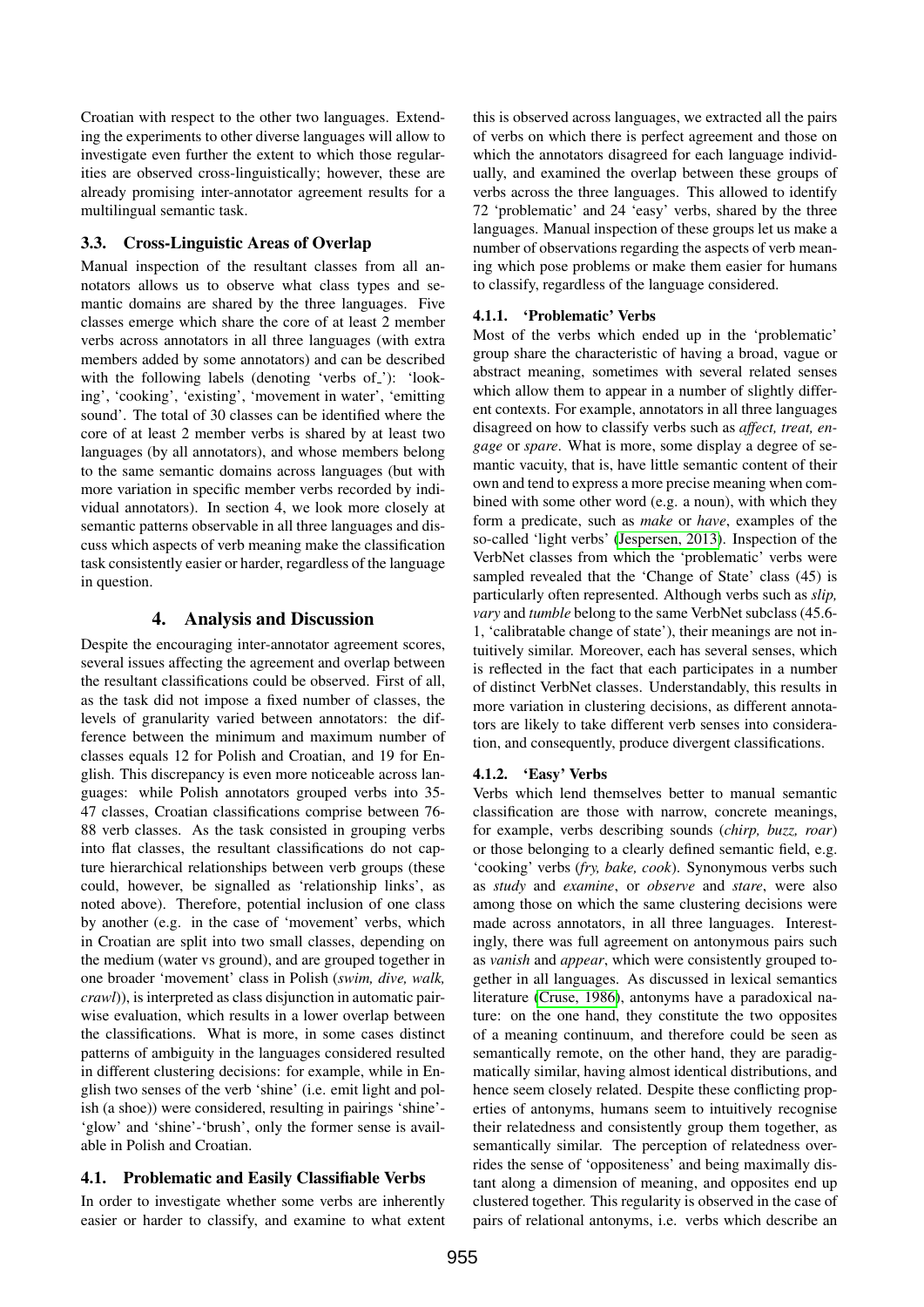event from opposite points of view, for example, *lend* and *borrow*, which differ along only one dimension of meaning, that is, the direction of the action (the object of the verb either travels away from the participant (*A lends something to B*) or towards the participant (*B borrows something from A)*), and are essentially identical with regard to all other features, which makes them appear semantically close.

### 4.2. Semantic Similarity versus Relatedness

The importance of distinguishing between the concepts of semantic similarity (e.g. *cup* and *mug*) and relatedness (e.g. *coffee* and *cup*) has been noted in the literature [\(Hill](#page-5-26) [et al., 2015\)](#page-5-26), and the analysis of our data provides more evidence illustrating the influence of loose association on how humans conceptualize similarity between words, and the difficulty of keeping similarity and relatedness apart. In all three languages we can observe instances of what can be described as a 'storyline approach' to judging semantic similarity and verb classification. This is particularly noticeable in Croatian classifications, where several classes formed by the annotators group verbs describing quite different actions, linked via loose thematic ties: (1) *marry, conquer, approach, move*, where putting semantically dissimilar verbs *marry* and *move* together seems to suggest an underlying 'storyline' with courtship leading to marriage and moving house; (2) *visit, communicate, treat, operate*, where the association of verbs *visit* with *treat* and *operate* brings to mind a hospital visit, or (3) *finish, frame, announce, submit*, which can be seen as belonging to an 'academic' thematic domain. Relying on association rather than actual consideration of semantic components of verbs' meaning is visible in the cases where a class contains verbs which express a consequence of the action or state described by other verbs in the same class, e.g. *glow, shine, squint* in one of the Polish classifications, with 'squinting' being a reaction to 'glowing' or 'shining', or *ache, hurt, kick, rub, cry* in Croatian. Although verb groupings in which loosely thematically related verbs are classified together are in the minority, their presence in our data suggests that, in order to obtain classes based solely on semantic similarity judgments, unbiased by loose association, the annotation guidelines should explain the similarity-relatedness distinction and instruct the annotators accordingly.

## 4.3. Polysemy

An in-depth investigation of the resultant classes also offers an insight into the patterns of polysemy in the three languages considered. In our task, the annotators could accommodate a verb's ambiguity by placing it in several different classes, putting each of its distinct senses in a separate cluster. However, since the annotators were provided with just word forms and the senses were not specified a priori, there were some discrepancies in which senses were identified, across annotators and, expectedly, across the different languages, which led to a lower cross-lingual agreement in the resultant classes. For example, the Croatian translation of the English verb 'to vary', *odstupati*, expresses not only the sense of 'differing', but also 'withdrawing', unavailable in English or Polish, which explains why it was placed in the same class with *move* and *renounce* only by the Croatian annotators. Analogously, the Croatian equivalent of *remark* (*primijetiti*), ambiguous between senses 'to comment' and 'to notice', ended up together with verbs such as *look, stare, observe*, while in Polish and English it was grouped with verbs of 'communicating'. Similarly, the Polish translation equivalent of the verb *weave* (*ples<sup>c</sup>*) is ambiguous between two senses, 'to interlace' and 'to blabber', and was grouped both with *join* and *combine*, and with *tell* and *communicate*, while no such ambiguity was recorded in English and Croatian. Finally, while two senses of the verb *sway* ('to move rhythmically from side to side' and 'to control or influence') are available in English, only the former is recognised in the Polish and Croatian classifications and its translation equivalents are never grouped together with verbs such as *convince* or *persuade*, as it is the case in English.

In a task such as ours, where guidelines were intentionally restricted, so as to avoid imposing any preconceived semantic categories or classification structure onto the annotators and elicit possibly spontaneous similarity judgments, such discrepancies in detecting ambiguity are inevitable. In order to have more control over which sense of a given verb is taken into consideration in the clustering task, word senses rather than word forms would have to be provided at the start of the task. Such a set-up would also allow comparison of the elicited classes with the existing multilingual sense inventories, like Open Multilingual WordNet [\(Bond and](#page-5-27) [Foster, 2013\)](#page-5-27) or BabelNet [\(Navigli and Ponzetto, 2012\)](#page-5-28). Since the aim of the present study was to elicit judgments on basic word forms, without any guidance as to the different word senses available, such comparisons are beyond the scope of this study; however, in future work we intend to extend this analysis and compare our findings against the resources available.

# 5. Conclusion

We have presented the first cross-lingual analysis and evaluation of semantic clustering of verbs by non-expert human annotators. The inter-annotator agreement scores reported for English, Polish, and Croatian are encouraging and demonstrate that verbs can be reliably classified by humans without linguistics background. What is important, this suggests that there is potential to create verb classifications starting from a simple, purely semantic task. Moreover, the degree of overlap in the resultant classifications observed across languages implies that there are crosslinguistic commonalities and shared meaning components governing the semantic organisation of verbs. A crosslingual scrutiny of low-agreement verbs and those on which annotators made identical clustering decisions, allowed us to investigate to what extent the same verbs are problematic and whether some verbs are inherently easier to classify. Manual inspection of the thus identified 'easy' and 'problematic' verbs provided interesting insights into the aspects which may affect 'clusterability' of verbs across different languages. The present study opens up several avenues for future work. First of all, we would like to extend the study to other languages from different language families, as well as test the applicability of our bottom-up semantic-based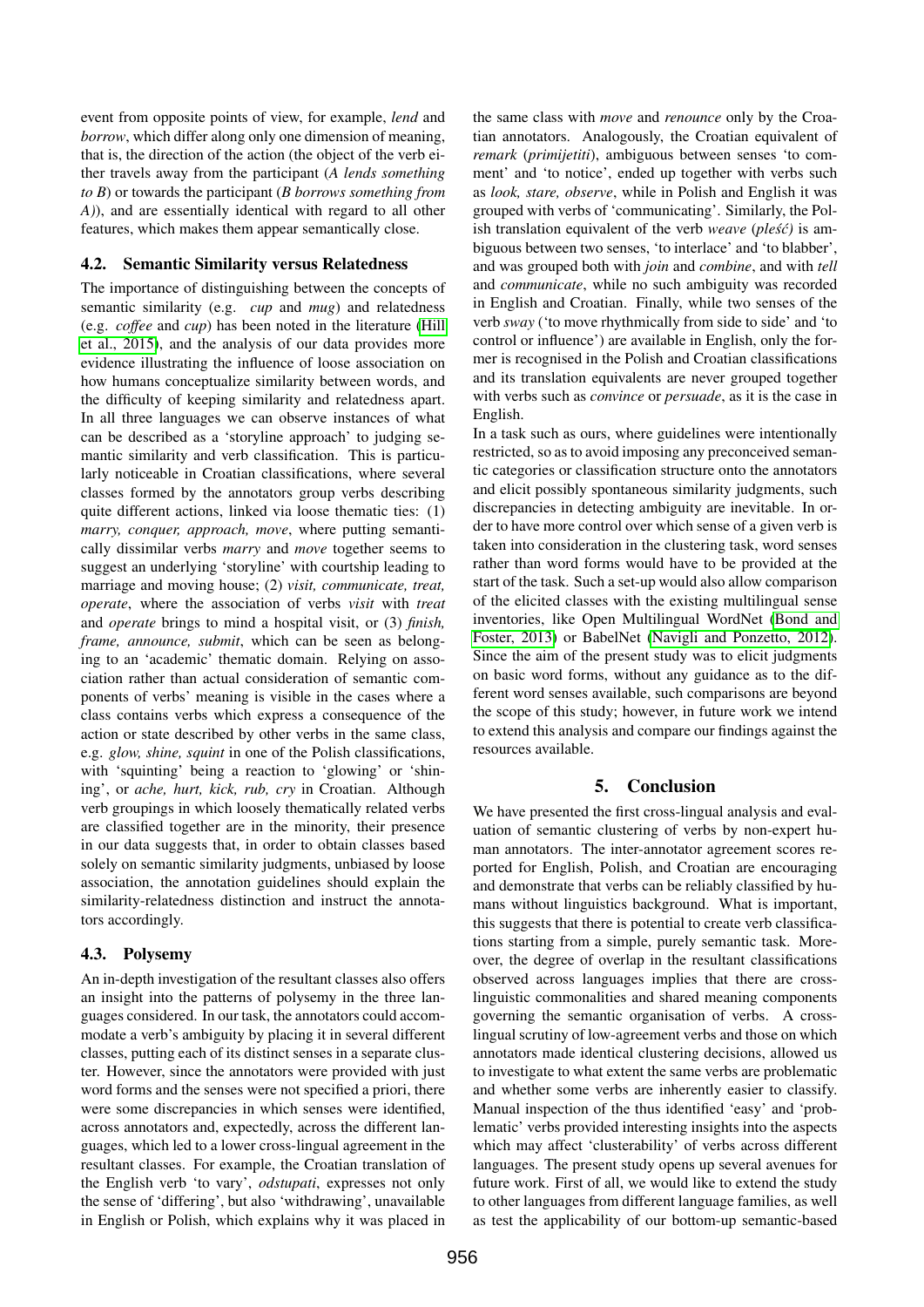approach to larger verb samples. This would allow us to expand the cross-lingual analysis of the semantic classes obtained and their underlying properties, and investigate how our findings about 'easy' and 'problematic' verbs are reflected in other language resources and corpora. What is more, a comparison of our classifications against Verb-Net could provide interesting insights into where speakers' intuitions about word usage most diverge from semantic boundaries drawn by lexicographers, and how the existing verb resources could be improved to better reflect speakers' perceptions about verbs' semantic characteristics and behaviour. Moreover, a comparative analysis of our data against an output of an automatic clustering algorithm would allow us to investigate whether the manual classification task can be (partly) substituted with a semi-automatic one, with an initial rough clustering based on verbs' distributional properties extracted from a large corpus, and subsequently verified by a human annotator.

## 6. Acknowledgements

We gratefully acknowledge the funding support of the Economic and Social Research Council [PhD Award Number ES/J500033/1] and the European Research Council (ERC) [Consolidator Grant 648909)]. We thank Daniela Gerz for helpful discussions on this work and the three anonymous reviewers for their comments and suggestions.

### 7. Bibliographical References

- <span id="page-5-21"></span>Amigó, E., Gonzalo, J., Artiles, J., and Verdejo, F. (2009). A comparison of extrinsic clustering evaluation metrics based on formal constraints. *Information retrieval*, 12(4):461–486.
- <span id="page-5-23"></span>Bagga, A. and Baldwin, B. (1998). Algorithms for scoring coreference chains. In *The first international conference on language resources and evaluation workshop on linguistics coreference*, volume 1, pages 563–566. Granada, Spain.
- <span id="page-5-11"></span>Bailey, D., Lierler, Y., and Susman, B. (2015). Prepositional phrase attachment problem revisited: how verbnet can help. In *Proceedings of the 11th International Conference on Computational Semantics (IWCS)*.
- <span id="page-5-2"></span>Baker, C. F., Fillmore, C. J., and Lowe, J. B. (1998). The Berkeley FrameNet project. In *Proceedings of ACL-COLING*, pages 86–90.
- <span id="page-5-27"></span>Bond, F. and Foster, R. (2013). Linking and extending an open multilingual wordnet. In *Proceedings of ACL*, pages 1352–1362.
- <span id="page-5-25"></span>Cruse, D. A. (1986). *Lexical semantics*. Cambridge University Press.
- <span id="page-5-14"></span>Falk, I., Gardent, C., and Lamirel, J.-C. (2012). Classifying french verbs using french and english lexical resources. In *Proceedings of the 50th Annual Meeting of the Association for Computational Linguistics: Long Papers-Volume 1*, pages 854–863. Association for Computational Linguistics.
- <span id="page-5-1"></span>Fellbaum, C. (1998). *WordNet*.
- <span id="page-5-20"></span>Gerz, D., Vulić, I., Hill, F., Reichart, R., and Korhonen, A. (2016). Simverb-3500: A large-scale evaluation set of verb similarity. *arXiv preprint arXiv:1608.00869*.
- <span id="page-5-4"></span>Grishman, R., Macleod, C., and Meyers, A. (1994). COM-LEX syntax: Building a computational lexicon. In *Proceedings of COLING*, pages 268–272.
- <span id="page-5-26"></span>Hill, F., Reichart, R., and Korhonen, A. (2015). Simlex-999: Evaluating semantic models with (genuine) similarity estimation. *Computational Linguistics*, 41(4):665– 695.
- <span id="page-5-19"></span>Jackendoff, R. S. (1992). *Semantic structures*.
- <span id="page-5-24"></span>Jespersen, O. (2013). *A Modern English Grammar on Historical Principles: Volume 5, Syntax (fourth Volume)*, volume 5. Routledge.
- <span id="page-5-13"></span>Joanis, E., Stevenson, S., and James, D. (2008). A general feature space for automatic verb classification. *Natural Language Engineering*, 14(3):337–367.
- <span id="page-5-22"></span>Jurgens, D. and Klapaftis, I. P. (2013). Semeval-2013 task 13: Word sense induction for graded and non-graded senses. In *SemEval@ NAACL-HLT*, pages 290–299.
- <span id="page-5-15"></span>Kawahara, D., Peterson, D., and Palmer, M. (2014). A step-wise usage-based method for inducing polysemyaware verb classes. In *ACL (1)*, pages 1030–1040.
- <span id="page-5-7"></span>Kipper, K., Dang, H. T., and Palmer, M. S. (2000). Classbased construction of a verb lexicon. In *Proceedings of AAAI*, pages 691–696.
- <span id="page-5-8"></span>Kipper Schuler, K. (2005). *VerbNet: A broad-coverage, comprehensive verb lexicon*. Ph.D. thesis.
- <span id="page-5-5"></span>Korhonen, A., Krymolowski, Y., and Briscoe, T. (2006). A large subcategorization lexicon for natural language processing applications. In *Proceedings of LREC*, volume 6.
- <span id="page-5-6"></span>Levin, B. (1993). *English verb classes and alternation, A preliminary investigation*.
- <span id="page-5-10"></span>Lippincott, T., Rimell, L., Verspoor, K., and Korhonen, A. (2013). Approaches to verb subcategorization for biomedicine. *Journal of biomedical informatics*, 46(2):212–227.
- <span id="page-5-12"></span>Majewska, O., Vulić, I., McCarthy, D., Huang, Y., Murakami, A., Laippala, V., and Korhonen, A. (2017). Investigating the cross-lingual translatability of verbnetstyle classification. *Language Resources and Evaluation*.
- <span id="page-5-0"></span>Miller, G. A. (1995). WordNet: A lexical database for English. *Communications of the ACM*, 38(11):39–41.
- <span id="page-5-28"></span>Navigli, R. and Ponzetto, S. P. (2012). Babelnet: The automatic construction, evaluation and application of a widecoverage multilingual semantic network. *Artificial Intelligence*, 193:217–250.
- <span id="page-5-3"></span>Palmer, M., Kingsbury, P., and Gildea, D. (2005). The Proposition Bank: An annotated corpus of semantic roles. *Computational Linguistics*, 31(1):71–106.
- <span id="page-5-17"></span>Peterson, D. W., Boyd-Graber, J., Palmer, M., and Kawhara, D. (2016). Leveraging verbnet to build corpus-specific verb clusters. *The SEM 2016 Organizing Committee*, page 102.
- <span id="page-5-18"></span>Pinker, S. (2013). *Learnability and cognition: The acquisition of argument structure*. MIT press.
- <span id="page-5-9"></span>Rios, M., Aziz, W., and Specia, L. (2011). Tine: A metric to assess mt adequacy. In *Proceedings of the Sixth Workshop on Statistical Machine Translation*, pages 116–122. Association for Computational Linguistics.
- <span id="page-5-16"></span>Scarton, C., Sun, L., Schuler, K. K., Duran, M. S., Palmer,